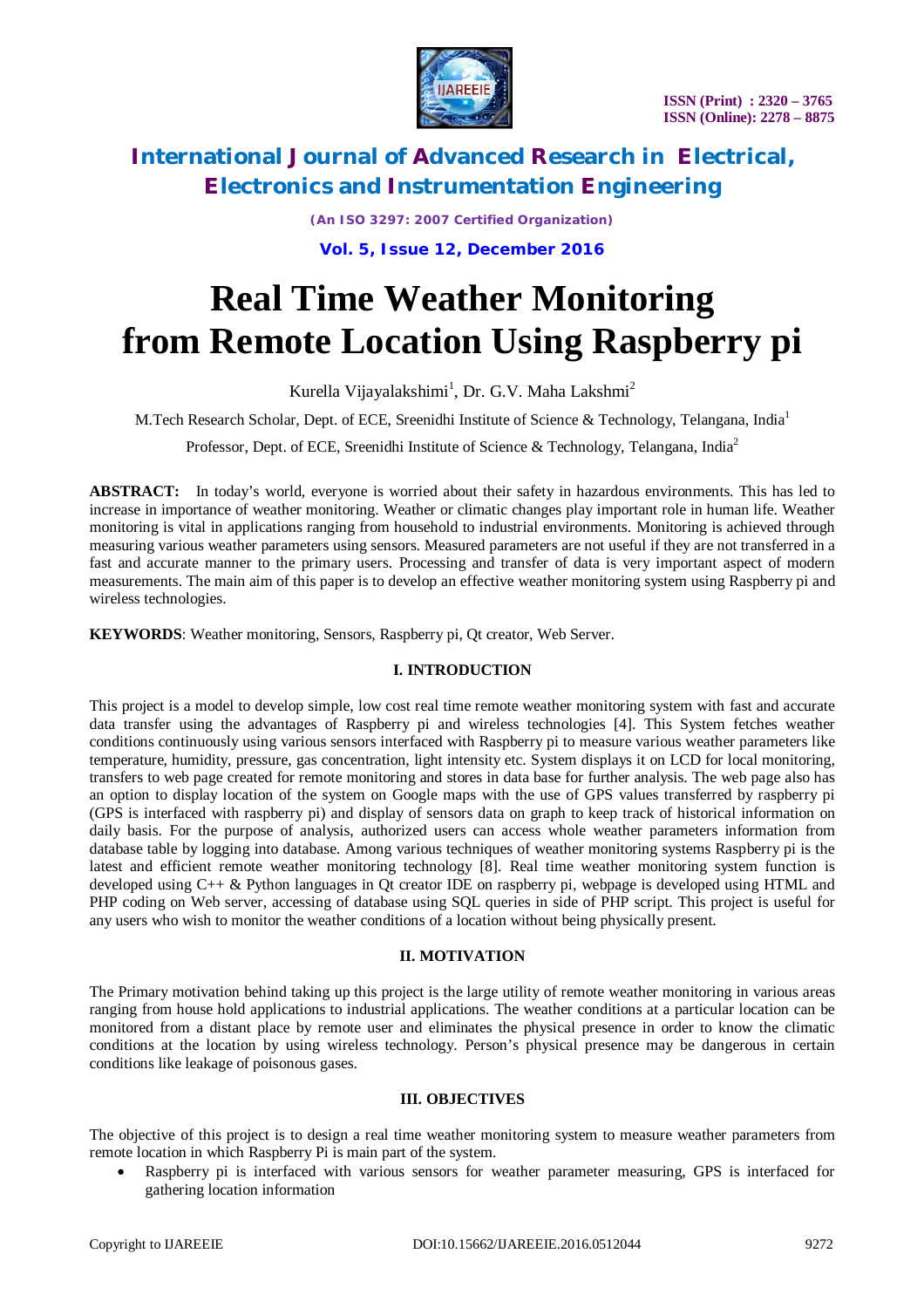

*(An ISO 3297: 2007 Certified Organization)*

### **Vol. 5, Issue 12, December 2016**

- Developing a web page for display of weather parameters, display of location on Google maps according to GPS values transferred by raspberry pi for remote user access
- Enabling the internet connection to the raspberry pi by connecting through Wi-Fi interface
- LCD is interfaced with Raspberry pi for local monitoring
- Weather parameters and location values are uploaded to the web page for remote monitoring
- Creating data base table and storing the weather parameters data continuously in the data base for future analysis
- Creating data bases and embedding graphs to track historical data and for further analysis

### **IV. PROPOSED SYSTEM**

In this paper we proposed a system for Real time weather monitoring using Raspberry pi, it will measure various weather parameters like humidity, temperature, light intensity, atmospheric pressure, Gas/smoke level using appropriate sensors interfaced with Raspberry Pi, it uses wireless technology to provide real time data transfer. Transferred data is monitored locally and remotely using LCD display and webpage respectively.

Raspberry pi is the main block of the system it collects the weather parameter data from sensors, processes the data and transfers the parameters information to LCD for local monitoring and uploads to the web page created for remote monitoring which is developed on web server. Whole sensor data is stored into the database on the server for further analysis. Authorized users can access the database by logging into it. Historical data is analyzed by embedding graphs into the system.

### **V. IMPLEMENTATION OF REAL TIME WEATHER MONITORING SYSTEM**

Real time weather monitoring system is developed using Qt creator IDE on Raspberry pi, Weather parameter data gathering, processing, transferring parameters data to LCD for local monitoring and uploading onto web page is done by writing the code in C++ and python languages in Qt creator IDE. Qt creator is a crass platform for C++, python, java script, QML integrated development environment [8]. Raspberry pi is ported with linux based raspbian operating system. By using Linux command wget, sensors data is transferred to the webpage over internet [21]. Raspberry pi continuously sends the weather parameters data to the web page using wget method.

On the server side, php web page is developed for reading sensor data transferred by Raspberry pi, displaying it on webpage for remote monitoring, and sending sensor data to database for storing values.

Sensor data sent by raspberry pi is sent to MySQL database using php coding with mysql queries, we used Google maps java script API [18] for displaying location on Google maps application on webpage, php coding is used to display environmental parameters information on webpage, java script API is used for displaying graphs on webpage. By entering the URL of webpage of Remote weather monitoring in the browser we can monitor the weather parameters of a system placed at the location where we required monitoring from any part of the world.

### **VI. DIFFERENT HARDWARE COMPONENTS USED IN THIS PROJECT**

- Raspberry pi2 model B
- Usb Wi-Fi dongle
- Micro USB power adapter
- 16X2 LCD For Local monitoring display
- GPS receiver for gathering location information of a system by longitude and latitude values.
- ADC mcp3208 to connect analog sensors with Raspberry pi
- Weather Sensors
	- $\triangleright$  To measure Humidity and Temperature: DHT-11.
	- $\triangleright$  To measure Air Pressure: BMP180.
	- > To measure Co/ Alcohol/smoke/ methane/LPG gas level: MQ3 sensor.
	- $\triangleright$  To measure Light intensity: LDR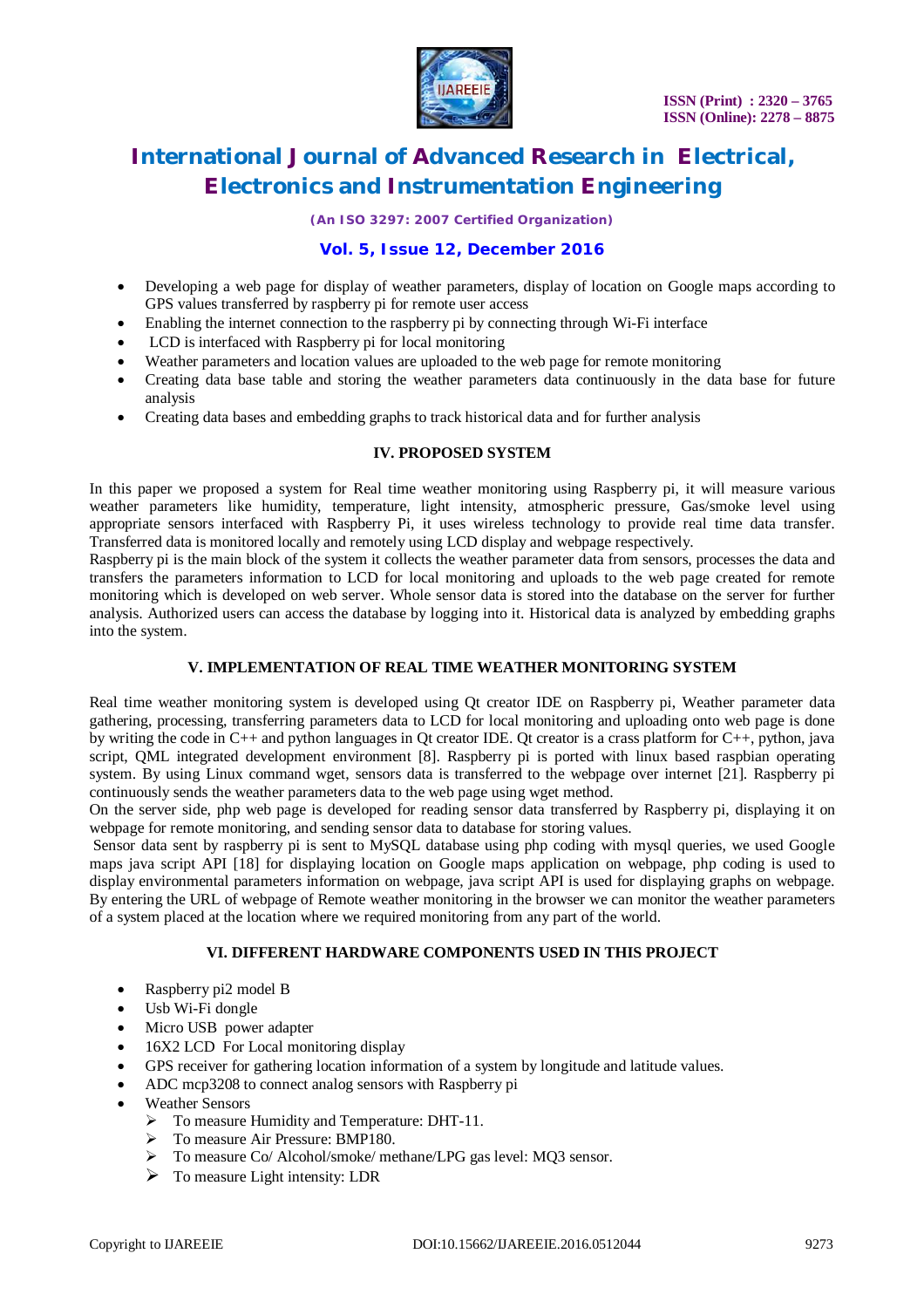

*(An ISO 3297: 2007 Certified Organization)*

### **Vol. 5, Issue 12, December 2016**

### **VII. BLOCK DIAGRAM**



Measuring and transferring section

Display section

### **Fig 1. Block Diagram of Real time Remote Weather Monitoring system**

Fig 1.Shows the block diagram of Real time remote weather monitoring system. The system can be divided into two sections one is Measuring & Data transferring section and the second is Display section.

At Measuring & Data transferring section, various sensors are interfaced with raspberry pi which collects the parameters information from the sensors & GPS, processes the data and transfers for display. The sensors are DHT-11 is a digital 1-wire Humidity and temperature sensor which is directly connected to GPIO pin of Raspberry pi, BMP 180 high precision digital pressure sensor is connected to the I2C pins of raspberry pi, Gas/Smoke sensor MQ3 & light sensor LDR are analog sensors these are connected to SPI bus of Raspberry pi through ADC. Raspberry pi doesn't have in built ADC (analog to digital converter); in order to connect analog sensors it needs external ADC interface [1].

In the display section it has two sub stages, display at Local monitoring stage and display at remote monitoring. Local monitoring is by display of Raspberry pi transferred sensor data on 16x2 LCD which is interfaced with Raspberry pi, remote monitoring is by entering URL of webpage created for real time remote weather monitoring on any browser, for remote monitoring raspberry pi uploads data to the created Web page.

### **VIII. STAGES INVOLVED IN THE SYSTEM**

### **i. Sensing:**

Various parameters are measured with the help of appropriate sensors; GPS is interfaced with Raspberry pi for gathering location information whose values are transferred to raspberry pi.

### **ii. Data processing and transferring (Raspberry Pi Functions)**:

- Raspberry pi is Connected to internet trough **Wi-Fi** module
- Reading sensor values, uploading / transferring sensor values to web page for storing in database and for Real time Remote monitoring
- Transferring sensor data to LCD for local monitoring
- Reading GPS (longitude and latitude) values and uploading onto web page to store in database for location monitoring

### **iii. Data Display (Options available on Web Server):**

Transferring Raspberry pi transferred data to database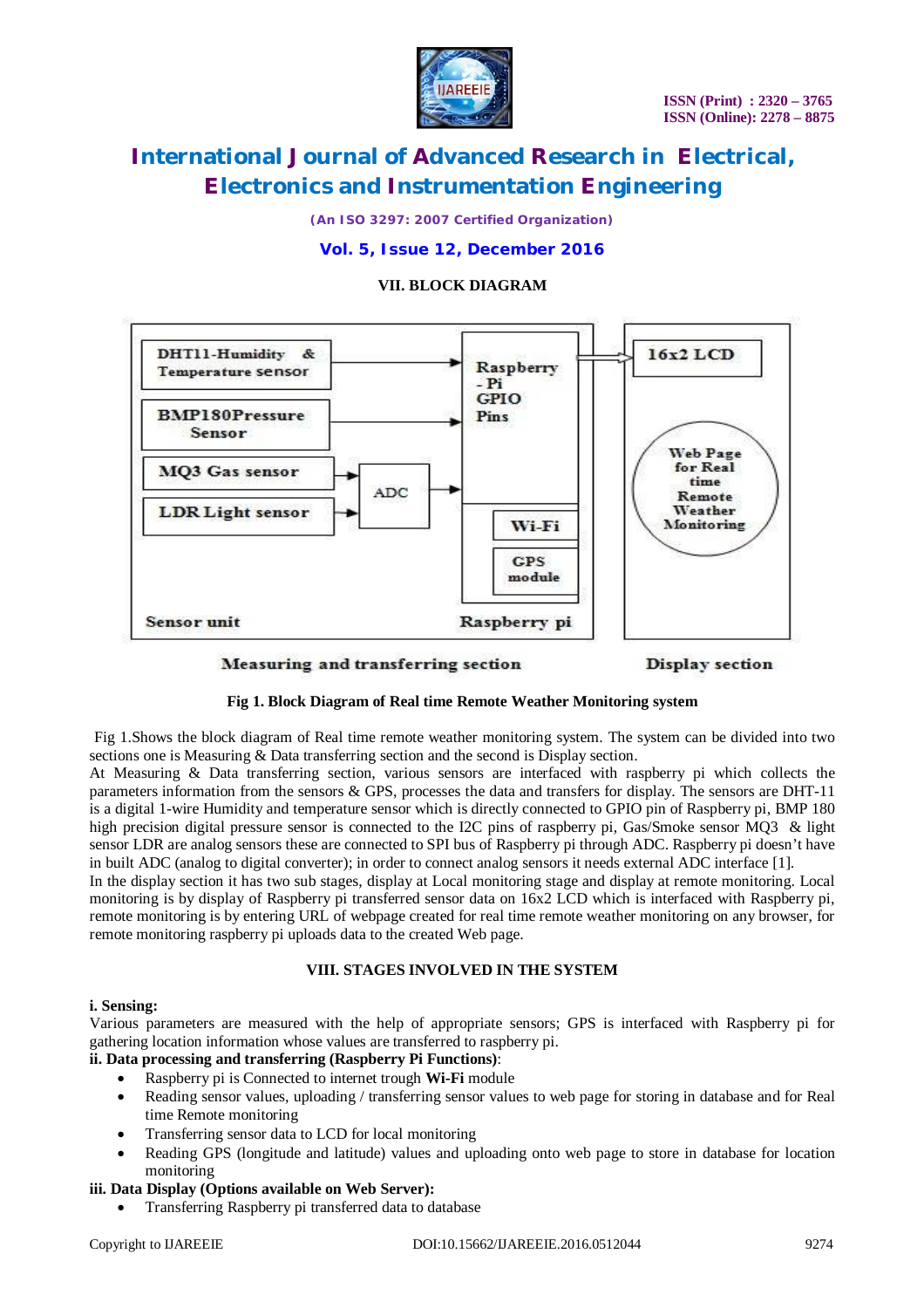

*(An ISO 3297: 2007 Certified Organization)*

### **Vol. 5, Issue 12, December 2016**

- continuous display of weather parameters on web page includes below
	- $\triangleright$  Humidity
	- $\triangleright$  Temperature
	- $\triangleright$  Pressure
	- $\triangleright$  Gas Level
	- $\triangleright$  Light Level
- Display of location details on web page
	- $\triangleright$  Longitude value
	- > Latitude value
	- $\triangleright$  Display of Address of the system located
	- $\triangleright$  Map of Location of the system on Google Maps
- Display of readings using graphs for prediction analysis

### **IX. SYSTEM ARCHITECTURE**

System architecture comprises of both software and hardware components to build remote weather monitoring system using raspberry pi, this system is to collect environmental parameters viz, temperature, humidity, light intensity, air pressure, and gas level continuously within the location from various appropriate sensors interfaced with raspberry pi and uploads to the web page created for remote monitoring application and data transferred to LCD for local monitoring. Different modules of the system are as follows.

### **i. Raspberry pi**

Raspberry pi Model B is a credit card sized computer which can be plugged into any HDMI input device or RCA video input device. It can also operate it by means of an Ssh (putty) for command line interface and Xming if a graphical user interface is desired. By installing **xrdp** remote assistance command we can access raspberry pi as a remote computer through pc's by remote desktop connection with in the home network by entering the IP address of raspberry Pi [8]. Raspberry pi runs with a Raspbian operating system which is extracted from Noobs which is an open source operating system from raspberry pi organization [19]. Raspberry pi Model B offers following key features:

- Broadcom BCM2835 SoC processor with 700 MHz ARM1176JZF-S core, 512MB RAM
- Video core 4 GPU supports up to 1920x1200 resolution
- Camera module capable of full HD video @30fps
- Micro SD card slot
- 10/100Mbps Ethernet port
- $\bullet$  4 USB 2.0 ports
- HDMI, audio/video jack
- GPIO header-40 pin
- Micro USB power port
- Power supply for 3.3v and 5v

### **ii. DHT-11**

DHT-11 is a low cost digital single wire integrated Humidity and temperature sensor, it uses restive humidity sensor and thermistor to measure surrounding air, and sends output value on data pin DHT -11 Sensor directly connects with GPIO pins of Raspberry pi, the measurement range of relative humidity and temperature are 20-90% of RH and  $0-50^{\circ}$ C respectively [1].

### **iii. BMP180**

High precision Digital pressure sensor, measurement range of pressure 300... 1100hpa (+9000m .500m relating to sea level), because of its ultra low power, low voltage it is used in consumer electronics, PDAs, mobile phones, GPS navigation devices. BMP 180 is designed to be connected directly to the Raspberry pi via the I2C bus. BMP 180 has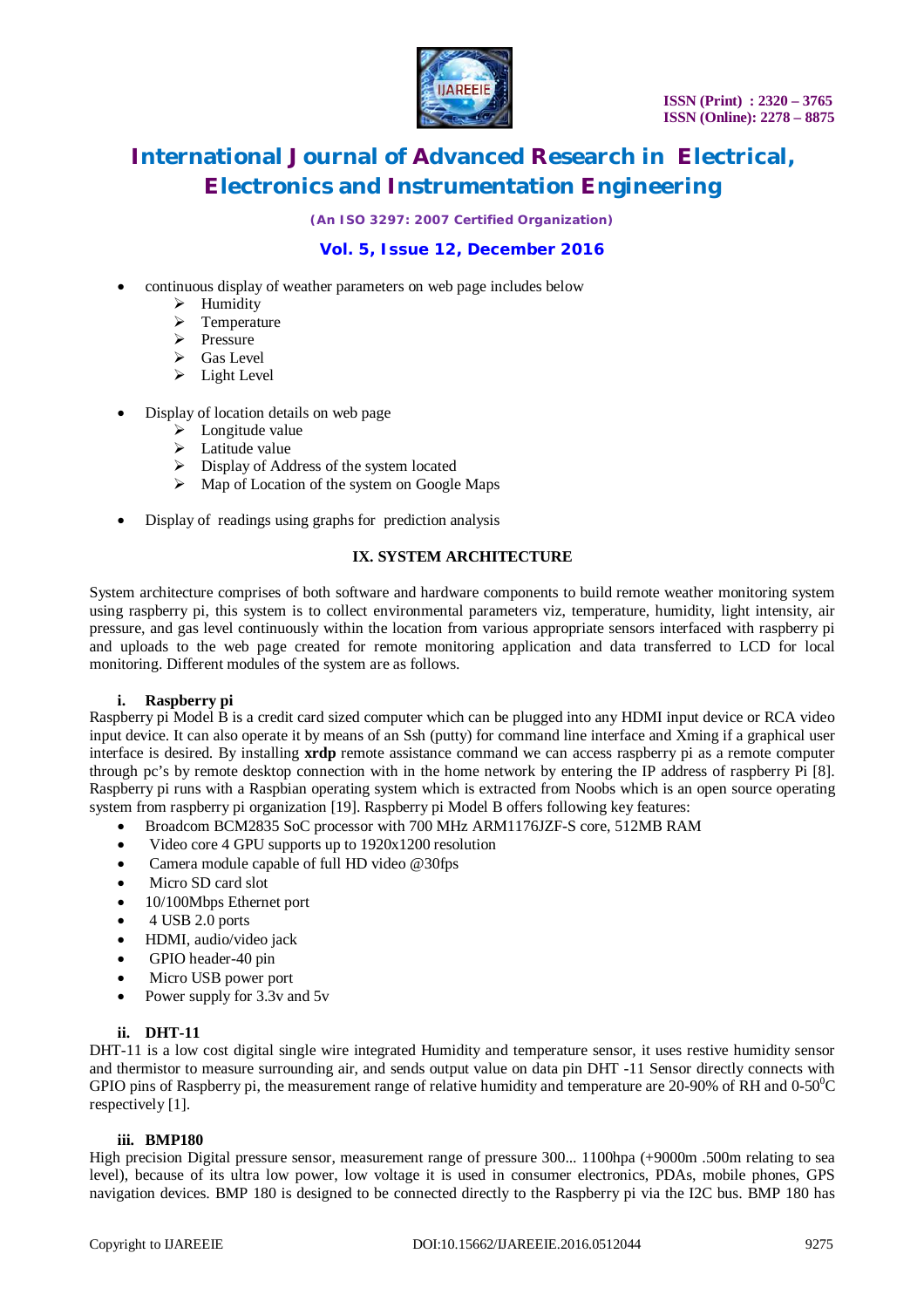

*(An ISO 3297: 2007 Certified Organization)*

### **Vol. 5, Issue 12, December 2016**

176 bit E<sup>2</sup>PROM. It is partitioned into 11 words of 16 bit each. These 11 words contain calibration coefficients, before first calculation of temperature and pressure the master reads out  $E^2$ PROM data. Master (pi) sends start sequence to start pressure or temperature measurement, after conversion time master reads out uncompensated pressure UP, uncompensated temperature UT via I2C bus, calibration data is used for calculating pressure in hpa and temperature in degree centigrade [1].

### **iv. MQ3**

Sensitivity material of MQ3 gas sensor is SnO2, which with lower conductivity in clean air. This sensor has good sensitivity to alcohol and has good resistance to disturb of gasoline, smoke, vapor, LPG, Propane, Hydrogen, also could be used to methane and other combustible gas steam [6]. Output of MQ3 sensor is analog output; Raspberry Pi does not have built in analog inputs, MQ3 (analog) sensor output connected to raspberry pi through Analog to digital converter MCP3208.

### **v. LDR (Light dependent Resistor)**

To measure intensity of light we have used LDR. LDR (Light Dependent Resistor) is variable resistor, the resistance of the LDR is inversely proportional to the light intensity, and it exhibits maximum resistance in the absence of light and minimum resistance in the presence of light. Resistive voltage divider circuit is used to measure the change of output voltage in terms of change in LDR resistance in accordance with the Light intensity [9]. Output of this sensor is analog, Raspberry pi does not have built in analog inputs, in order to connect this input to the raspberry pi, we have connected LDR output to the ADC- MCP3208.

#### **vi. GPS interface with raspberry pi**

In order to know the location information of the system we have interfaced GPS module with the serial port of Raspberry pi. GPRMC sentence of GPS data contains Longitude and latitude information by reading it and transmitting the longitude and latitude values to the webpage for providing location information on Google maps.GPS module is connected to the serial port of Raspberry pi [14], TX pin of GPS is connected to RXD pin of Raspberry pi.

#### **vii. WIFI dongle interface with Raspberry pi**

In order to provide internet connection to the raspberry pi Wi-Fi dongle is plugged into USB ports on the Raspberry pi and Pi is booted. After logging in, the Raspberry pi detects a new wireless adapter. Wi-Fi network is configured by programming the Wi-Fi network adapter using python scripting language using nano editor. The inet address i.e., the IP address and the Ssh id and password are addressed in the program. The command ifconfig is used to check the IP address of the Wi-Fi adapter [12].

#### **viii. Power supply**

The Raspberry pi is powered through the micro USB port on the side of the unit. Recommended input voltage given to Raspberry pi is 5V and input current is 2A.The Raspberry pi can function with the lower current power supplies 5V, 1A [19].

### **X. ALGORITHM**

### **Process on Raspberry pi**

**Step 1:** Start Raspberry pi

- **Step 2**: Raspberry pi Loads OS
- **Step 3:** Application program will be executed
- **Step 4:** Parameter data reading section will be executed
- **Step 5:** Fetch weather parameter values from sensors
- **Step 6:** Read the Location values (Longitude and Latitude values) from GPRMC sentence of GPS data
- **Step 7:** Transferring weather parameters data to LCD for local monitoring
- **Step 8:** Post the Weather parameter values and GPS Values to the server

**Step 9:** Process from Step3 repeats continuously

**Step10: Process on remote server:** On the server side retrieving the data transferred by Pi and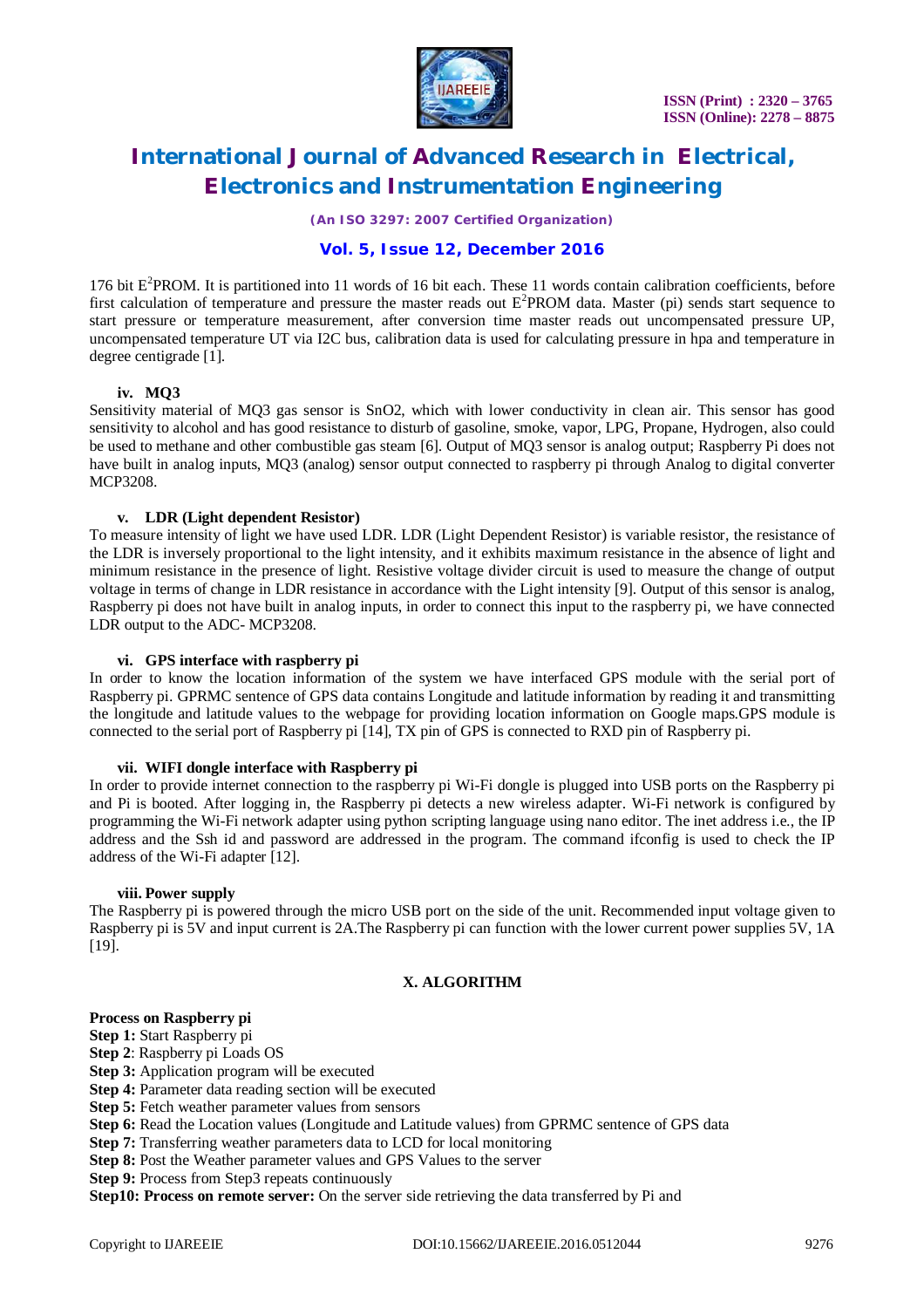

*(An ISO 3297: 2007 Certified Organization)*

### **Vol. 5, Issue 12, December 2016**

- $\triangleright$  Sending Weather parameter values to data base for storing
- Posting Weather parameter values to Webpage for remote monitoring display
- $\triangleright$  Sending Location values to web page for displaying
	- o Location on Google Maps
	- o Longitude & latitude values
	- o Address location of the System
- $\triangleright$  Display of Sensor data on Graphs over a period of time by reading the data from the data base.

**Step11:** Process on Remote server repeats continuously

**Step12:** By entering the URL of the webpage developed remote user can access the weather data

### **XI. HARDWARE ASSEMBLY & OUTPUT AT DISPLAY SECTIONS**



**Fig. 2. Real time weather monitoring system Circuit**

Fig 2, Shows the hardware assemble of the system, internet connection is connected to the system using Wi-Fi module, GPS and Sensors are interfaced with Raspberry pi, Raspberry pi gathers parameter values and transfers to LCD and uploads to Webpage, the application program is implemented on Ot creator IDE and programs written in python  $& C_{++}$ languages. By entering URL of a Web page created for the system we can monitor the weather parameters, following fig 3, 4, 5 shows the outputs at display units.

### **Display on LCD for local monitoring**

Light level is represented with LDR label, Temperature reading in °C is represented with Temp label, Gas/ Smoke level is represented with GAS label, %Humidity is represented with HUM label.

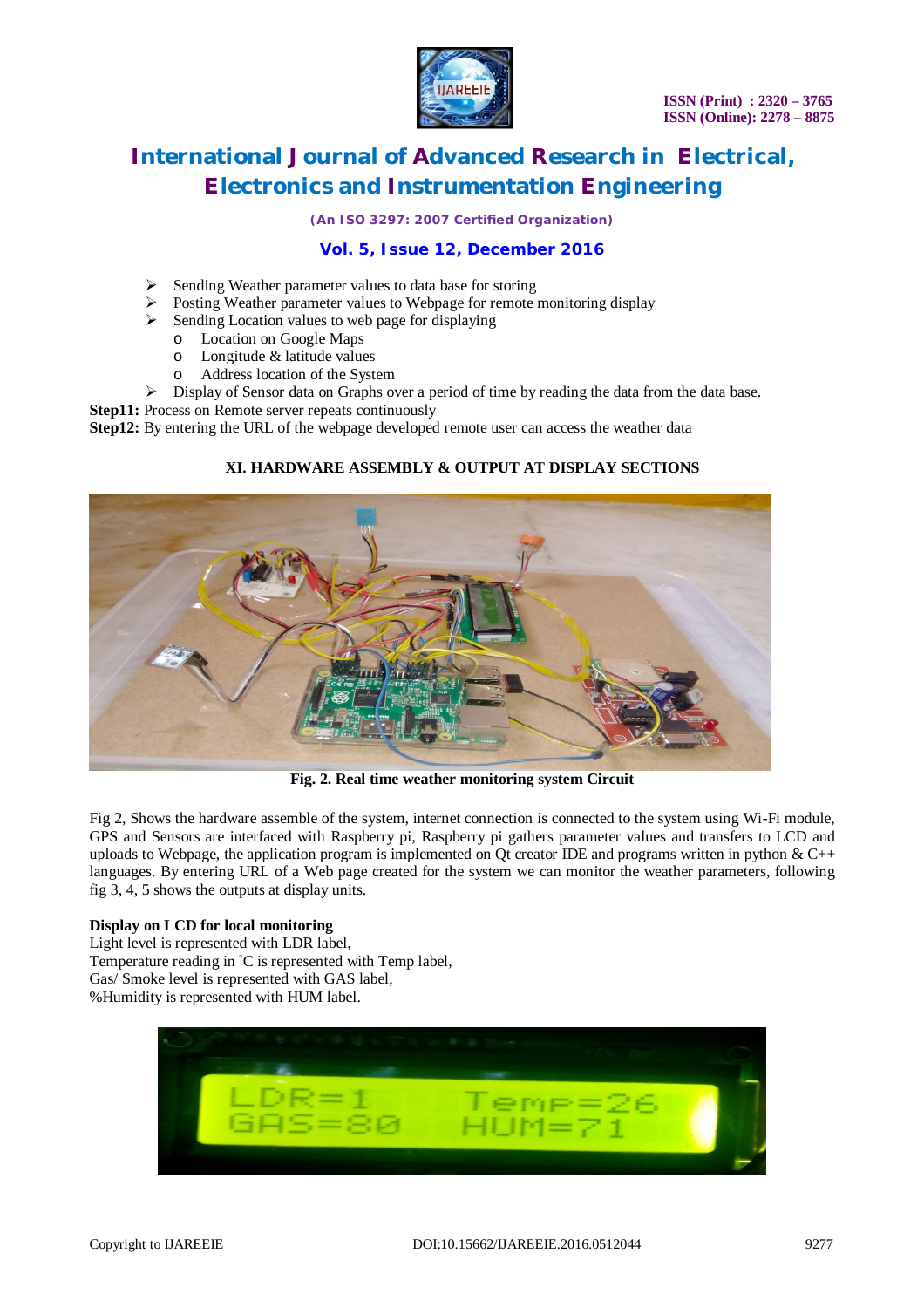

*(An ISO 3297: 2007 Certified Organization)*

**Vol. 5, Issue 12, December 2016**



**Fig. 3. Sensor data display on LCD**

### **Display on webpage**

| Text Editor - One.com Fili X C One.com Web hosting - X C Text Editor - One.com Fili X | h kurella.in/welcome.php X                                                                                                                                                                                                                                                          | × |
|---------------------------------------------------------------------------------------|-------------------------------------------------------------------------------------------------------------------------------------------------------------------------------------------------------------------------------------------------------------------------------------|---|
| 1 kurella.in/welcome.php<br>C                                                         |                                                                                                                                                                                                                                                                                     | ☆ |
|                                                                                       | <b>WEATHER MONITORING SYSTEM</b>                                                                                                                                                                                                                                                    |   |
| Map                                                                                   | service in three primers, \$18.<br>RK Puram Manyon<br>н<br><b>Humber</b><br>Sri Mahalaxmi<br>Satellite<br>Eye Hospital<br>Sizzlers Food Court<br>co                                                                                                                                 |   |
| 1k & ATM<br>ilsukhnagar <sup>®</sup><br>食                                             | PrasanSoft Road, Kothapet, Hyderabad, Telangana 500035, India X<br>g<br><b>U)</b><br>Bd Number<br>Num<br>Vaasavi Adhyatmika<br>ivi Colony Rd<br>정<br>г<br>Kendram<br>co.<br>PrasanSoft Road<br>Astalaxmi<br>co<br>Famous Sofa Works<br>Rd Number 3<br>Rd Number 11/5                |   |
|                                                                                       | Bd Number<br>÷<br>Rd No 1/A<br>Rd Nut<br>$\overline{\phantom{m}}$<br>Google mber 11/5<br>Map data @2016 Google Terms of Use Report a map error<br>Address : PrasanSoft Road, Kothapet, Hyderabad, Telangana 500035, India<br>Latitude<br>17.363<br>Longitude<br>: 78.54690000000005 |   |
| G Rectangular Snip                                                                    | Temperature(deg c):<br>29<br>Humidity (%)<br>64<br>$\frac{1}{2}$ 87<br>Gas_level<br>Pressure(mbar)<br>949.94<br>÷.<br>: 76<br>Light level<br>TimeDate<br>2016-09-28 20:46:04                                                                                                        |   |

**Fig. 4. Display of weather parameter data and Location of the system on Webpage**



**istart** ● **v** kurella.in/Graphs.... 图 p **OCO 4000 C** 12:10 PM **Fig.5. Graphs display.**